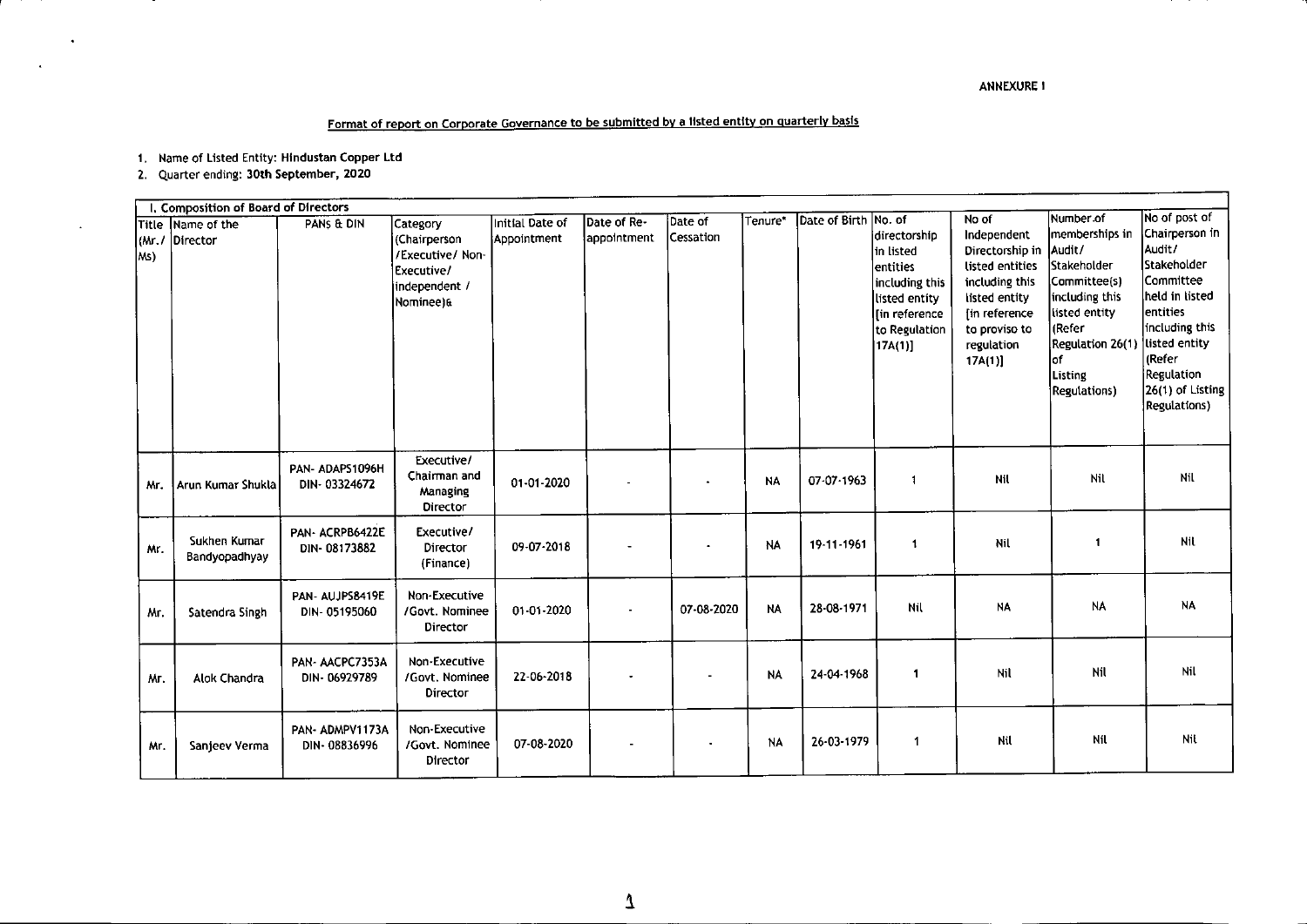| Subhash Sharma                  | PAN-DSIPS7218K<br>DIN-05333124                                                                                                                                                                                                                                                                                                                                                                  | Non-Executive/<br>Independent<br>Director        | 18-07-2018 |  |  | 26<br>months                                                                   | 28-02-1978 |              |  | $\overline{2}$ | Nil                                                                                                                                                             |
|---------------------------------|-------------------------------------------------------------------------------------------------------------------------------------------------------------------------------------------------------------------------------------------------------------------------------------------------------------------------------------------------------------------------------------------------|--------------------------------------------------|------------|--|--|--------------------------------------------------------------------------------|------------|--------------|--|----------------|-----------------------------------------------------------------------------------------------------------------------------------------------------------------|
| R Kalyansundaram                | PAN- AHWPK2133M<br>DIN-08518006                                                                                                                                                                                                                                                                                                                                                                 | Non-Executive/<br>Independent<br>Director        | 22-07-2019 |  |  | 14<br>months                                                                   | 06-05-1963 | $\mathbf{1}$ |  | $\mathbf{2}$   |                                                                                                                                                                 |
| Pawan Kumar<br>Dhawan           | PAN-ACWPD8193P<br>DIN-07327568                                                                                                                                                                                                                                                                                                                                                                  | Non-Executive/<br>Independent<br>Director        | 22-07-2019 |  |  | 14<br>months                                                                   | 15-07-1964 |              |  |                |                                                                                                                                                                 |
| <b>Balwinder Singh</b><br>Canth | PAN-ABDPC4728M<br>DIN-07239321                                                                                                                                                                                                                                                                                                                                                                  | Non-Executive/<br>Independent<br><b>Director</b> | 22-07-2019 |  |  | 14<br>months                                                                   | 26-01-1958 |              |  | Nil            | Nil                                                                                                                                                             |
|                                 |                                                                                                                                                                                                                                                                                                                                                                                                 |                                                  |            |  |  |                                                                                |            |              |  |                |                                                                                                                                                                 |
|                                 |                                                                                                                                                                                                                                                                                                                                                                                                 | Whether Regular chairperson appointed: Yes       |            |  |  |                                                                                |            |              |  |                |                                                                                                                                                                 |
|                                 |                                                                                                                                                                                                                                                                                                                                                                                                 |                                                  |            |  |  |                                                                                |            |              |  |                |                                                                                                                                                                 |
|                                 |                                                                                                                                                                                                                                                                                                                                                                                                 |                                                  |            |  |  |                                                                                |            |              |  |                |                                                                                                                                                                 |
|                                 | a Category of directors means executive/non-executive/independent/Nominee. if a director fits into more than one category write all categories separating them with hyphen<br>to be filled only for Independent Director. Tenure would mean total period from which Independent director is serving on Board of directors of the listed entity in continuity<br>without any cooling off period. |                                                  |            |  |  |                                                                                |            |              |  |                |                                                                                                                                                                 |
|                                 |                                                                                                                                                                                                                                                                                                                                                                                                 | 1.1.2020.                                        |            |  |  | \$ PAN of any director would not be displayed on the website of Stock Exchange |            |              |  |                | Whether Chairperson is related to managing director or CEO: Shri Arun Kumar Shukla is the Chairman and Managing Director, Hindustan Copper Ltd with effect from |

--

---

 $\langle \cdot \rangle$ 

 $\mathcal{L}^{\mathcal{L}}(\mathcal{L}^{\mathcal{L}}(\mathcal{L}^{\mathcal{L}}(\mathcal{L}^{\mathcal{L}}(\mathcal{L}^{\mathcal{L}})))$ 

 $\sim 10^{-1}$ 

 $\sim 100$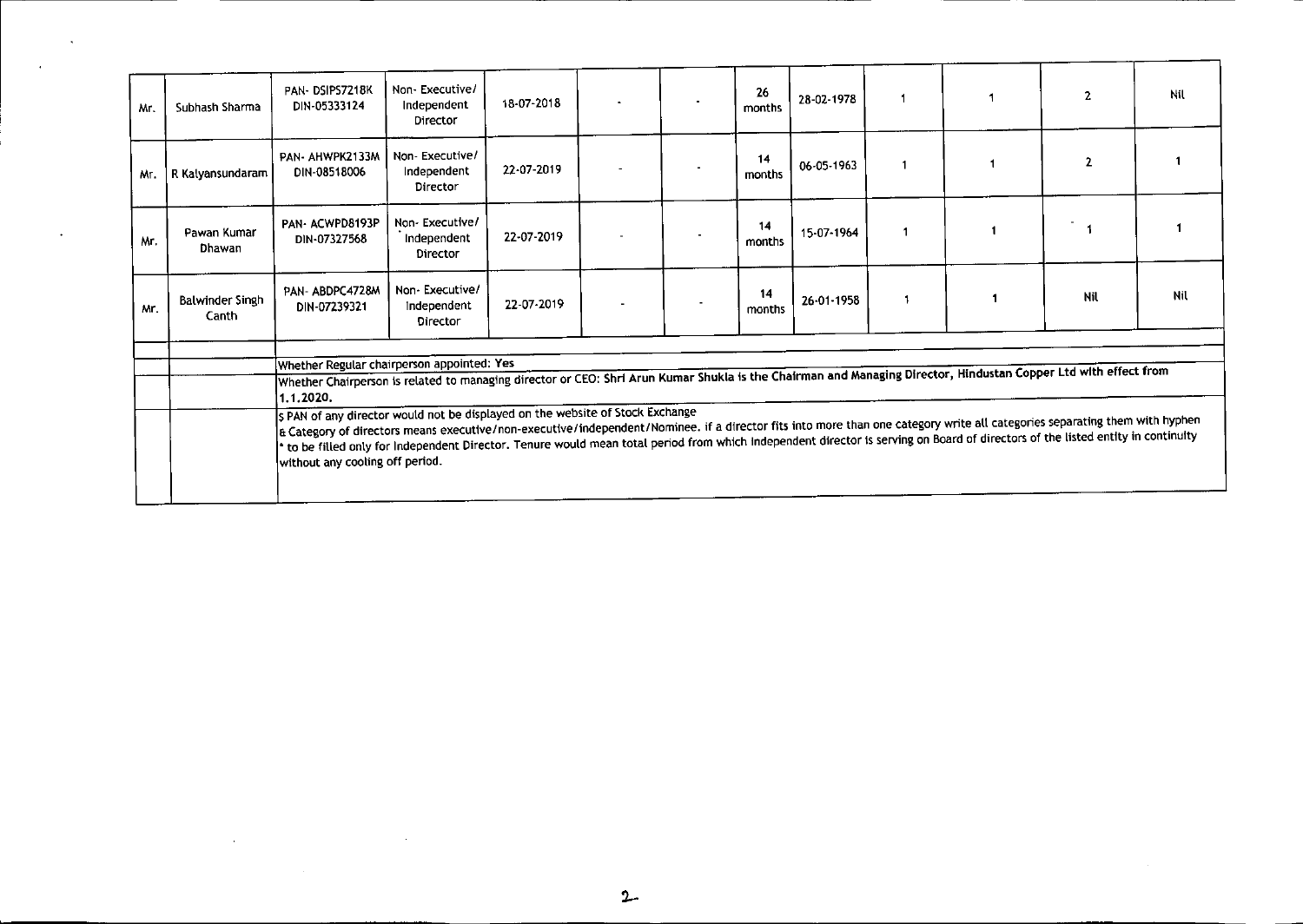| II. Composition of Committees                | Whether Regular chairperson | Name of Committee                  | Category (Chairperson/ Executive/                                                              | Date of Appointment | Date of   |
|----------------------------------------------|-----------------------------|------------------------------------|------------------------------------------------------------------------------------------------|---------------------|-----------|
| Name of Committee                            | appointed                   | members                            | Non-Executive/independent/<br>Nominee) \$                                                      |                     | Cessation |
| 1. Audit Committee                           | Yes                         | Shri Pawan Kumar Dhawan            | Chairperson/ Non-Executive/<br>independent Director                                            | 15-11-2019          |           |
|                                              |                             | Shri Subhash Sharma                | Member / Non- Executive/<br>independent Director                                               | 07-12-2018          |           |
|                                              |                             | Shri R Kalyansundaram              | Member / Non-Executive/<br>independent Director                                                | 15-11-2019          |           |
| 2. Nomination & Remuneration Committee       | Yes                         | Shri Subhash Sharma                | Chairperson/ Non- Executive/<br>independent Director                                           | $07 - 12 - 2018$    |           |
|                                              |                             | Shri R Kalyansundaram              | Member / Non-Executive/<br>independent Director                                                | 15-11-2019          |           |
|                                              |                             | Shri Balwinder Singh Canth         | Member / Non-Executive/<br>independent Director                                                | 15-11-2019          |           |
| 3. Risk Management Committee (if applicable) | Yes                         | Shri Sukhen Kumar<br>Bandyopadhyay | Chairperson/ Executive/ Director<br>(Finance) and Addl Charge Director<br>(Mining)             | $07 - 12 - 2018$    |           |
|                                              |                             | Shri Arun Kumar Shukla             | Member / Executive/ Chairman and<br>Managing Director and Addl Charge<br>Director (Operations) | $07 - 12 - 2018$    |           |
|                                              |                             | Shri.R Kalyansundaram              | Member / Non-Executive/<br>independent Director                                                | 15-09-2020          |           |
|                                              |                             | Shri Balwinder Singh Canth         | Member / Non-Executive/<br>independent Director                                                | 15-09-2020          |           |
|                                              |                             | Shri Sunil Parashar                | Head of M&C department                                                                         | $31 - 12 - 2019$    |           |
| 4. Stakeholders Relationship Committee'      | Yes                         | Shri R Kalyansundaram              | Chairperson/ Non- Executive/<br>independent Director                                           | 15-11-2019          |           |
|                                              |                             | Shri Subhash Sharma                | Member/ Non-Executive/<br>independent Director                                                 | 07-12-2018          |           |
|                                              |                             | Shri Sukhen Kumar<br>Bandyopadhyay | Member / Executive/ Director<br>(Finance)                                                      | 07-12-2018          |           |
| 5. Corporate Social Responsibility Committee | Yes                         | Shri Balwinder Singh Canth         | Chairman / Non-Executive/<br>independent Director                                              | 15-11-2019          |           |
|                                              |                             | Shri Pawan Kumar Dhawan            | Member/ Non- Executive/<br>independent Director                                                | 15-11-2019          |           |
|                                              |                             | Shri Sukhen Kumar<br>Bandyopadhyay | Member / Executive/ Director<br>(Finance)                                                      | $01 - 06 - 2020$    |           |

 $\bar{a}$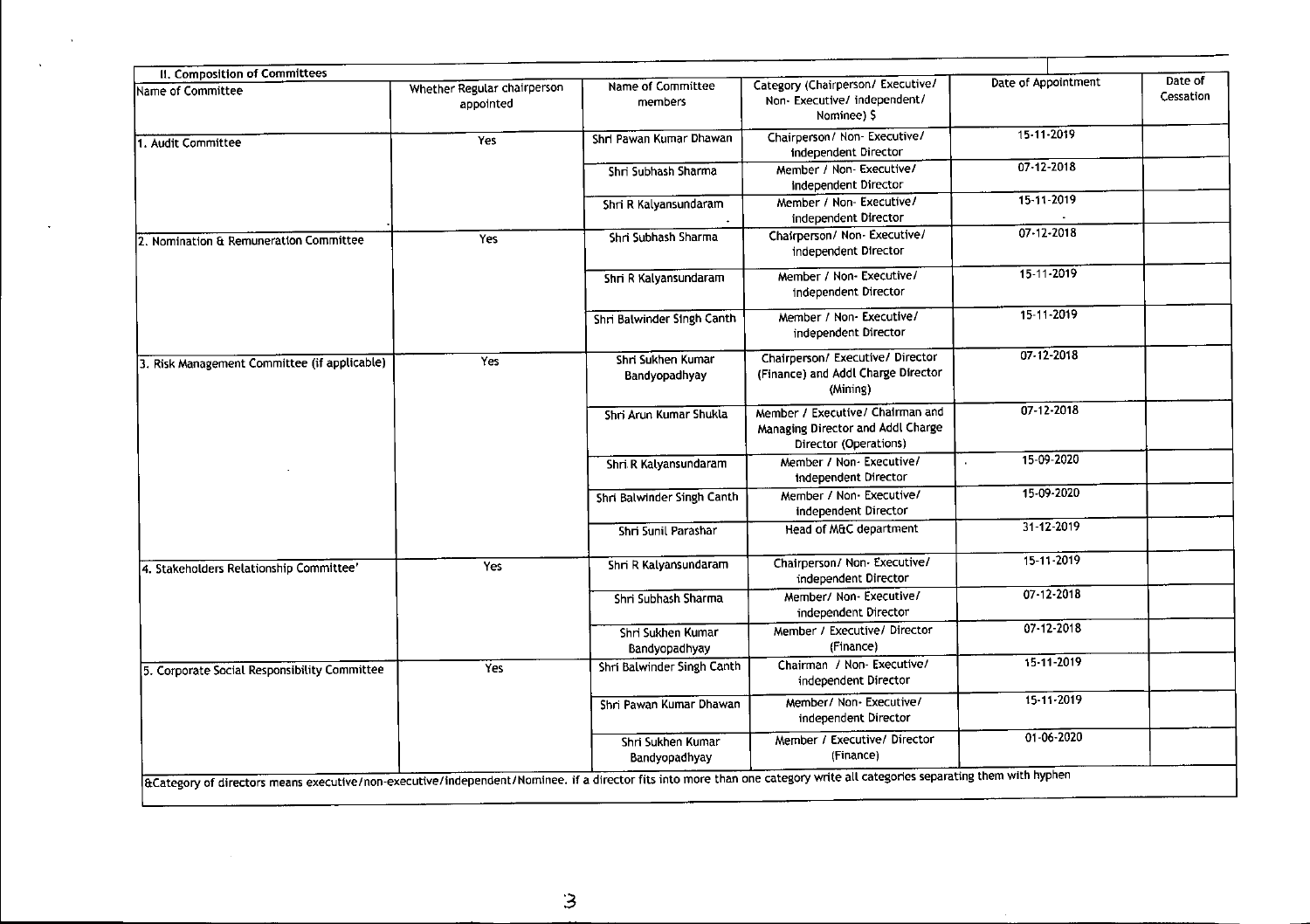| Date(s) of Meeting (If<br>any) in the previous<br>quarter                                                                           | III. Meeting of Board of Directors<br>Date(s) of Meeting (if any) in the<br>relevant quarter |                              | Whether requirement of<br>Quorum met* |                                             | Number of Directors present* |                                                                | Number of independent directors present" |                                                                        | Maximum gap<br>between any<br>two<br>consecutive (in)<br>number of<br>days) |
|-------------------------------------------------------------------------------------------------------------------------------------|----------------------------------------------------------------------------------------------|------------------------------|---------------------------------------|---------------------------------------------|------------------------------|----------------------------------------------------------------|------------------------------------------|------------------------------------------------------------------------|-----------------------------------------------------------------------------|
| 01.06.2020                                                                                                                          | 14.07.2020                                                                                   |                              | Yes                                   |                                             | $\overline{7}$               |                                                                |                                          | 4                                                                      | 14                                                                          |
| 29.06.2020                                                                                                                          | 21.07.2020                                                                                   |                              | Yes                                   |                                             | $\overline{7}$               |                                                                |                                          | 4                                                                      | 6                                                                           |
|                                                                                                                                     | 10.09.2020                                                                                   |                              | Yes                                   |                                             | 8                            |                                                                |                                          | 4                                                                      | 50                                                                          |
| to be filled in only for the current quarter meetings                                                                               |                                                                                              |                              |                                       |                                             |                              |                                                                |                                          |                                                                        |                                                                             |
| IV. Meetings of Committees                                                                                                          |                                                                                              |                              |                                       |                                             |                              |                                                                |                                          |                                                                        |                                                                             |
| Date(s) of meeting of the<br>committee in the<br>relevant quarter                                                                   | Whether<br>requirement of<br>Quorum met<br>(details)*                                        | Number of Directors present" |                                       | Number of independent<br>directors present* |                              | Date(s) of meeting of the committee<br>in the previous quarter |                                          | Maximum gap between any two consecutive<br>meetings in number of days* |                                                                             |
| <b>Audit Committee</b>                                                                                                              |                                                                                              |                              |                                       |                                             |                              |                                                                |                                          | <b>NA</b>                                                              |                                                                             |
| 14.07.2020                                                                                                                          | Yes                                                                                          | 3                            |                                       |                                             | Nil<br>3                     |                                                                |                                          | 6                                                                      |                                                                             |
| 21.07.2020                                                                                                                          | <b>Yes</b>                                                                                   | $\overline{\mathbf{3}}$      |                                       | 3                                           |                              | Nil<br>Nil                                                     |                                          | 19                                                                     |                                                                             |
| 10.09.2020                                                                                                                          | Yes                                                                                          | 3                            |                                       |                                             | $\overline{\mathbf{3}}$      |                                                                |                                          |                                                                        |                                                                             |
| Corporate Social Responsibility Committee                                                                                           |                                                                                              |                              |                                       |                                             |                              |                                                                |                                          |                                                                        |                                                                             |
| 13.07.2020                                                                                                                          | Yes                                                                                          | $\overline{\mathbf{3}}$      |                                       |                                             | $\overline{2}$               | NIL                                                            |                                          | <b>NA</b>                                                              |                                                                             |
|                                                                                                                                     |                                                                                              |                              |                                       |                                             |                              |                                                                |                                          |                                                                        |                                                                             |
| Nomination and Remuneration Committee                                                                                               |                                                                                              |                              | <b>NA</b>                             |                                             | Nil                          |                                                                | <b>NA</b>                                |                                                                        |                                                                             |
| Nil                                                                                                                                 | <b>NA</b>                                                                                    | <b>NA</b>                    |                                       |                                             |                              |                                                                |                                          |                                                                        |                                                                             |
| Stakeholders Relationship Committee                                                                                                 |                                                                                              |                              |                                       |                                             |                              |                                                                |                                          | <b>NA</b>                                                              |                                                                             |
| Nil                                                                                                                                 | <b>NA</b>                                                                                    |                              | <b>NA</b>                             |                                             | NA                           | Nil                                                            |                                          |                                                                        |                                                                             |
| <b>Risk Management Committee</b>                                                                                                    |                                                                                              |                              |                                       |                                             |                              |                                                                |                                          |                                                                        |                                                                             |
| Nil                                                                                                                                 | <b>NA</b>                                                                                    |                              | <b>NA</b>                             | <b>NA</b>                                   |                              | Nil                                                            |                                          | NA                                                                     |                                                                             |
|                                                                                                                                     |                                                                                              |                              |                                       |                                             |                              |                                                                |                                          |                                                                        |                                                                             |
| This information has to be mandatorily be given for audit committee, for rest of the committees giving this information is optional |                                                                                              |                              |                                       |                                             |                              |                                                                |                                          |                                                                        |                                                                             |
| ** to be filled in only for the current quarter meetings                                                                            |                                                                                              |                              |                                       |                                             |                              |                                                                |                                          |                                                                        |                                                                             |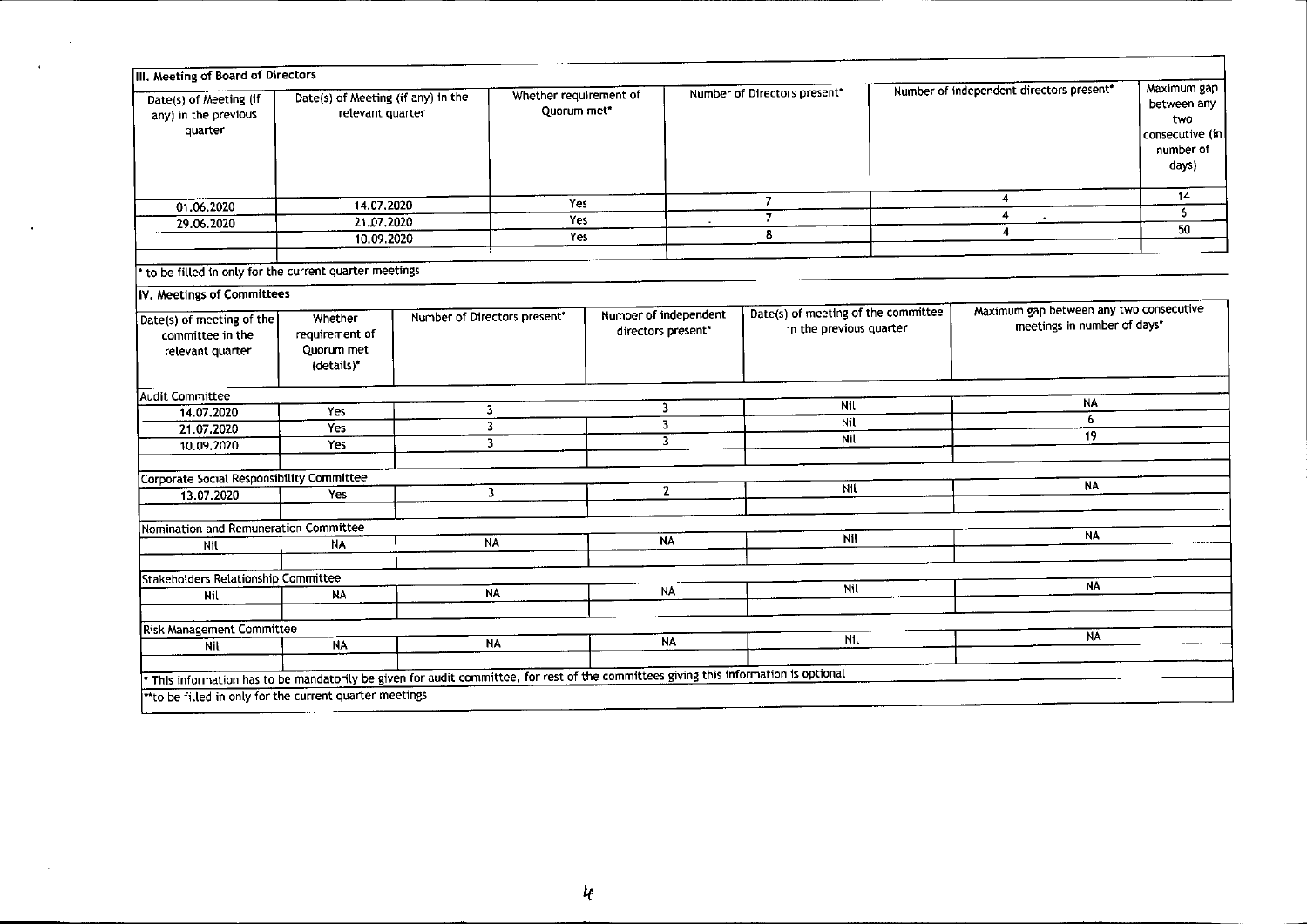| V. Related Party Transactions                                                                                                                                                                                                                                                                                                                                                                                                                                                                                                                                                                                                                                                                                                                                                                                                                                                                                                                                                                                                                                                                                                                                                                                                                                                                                                      |                                            |
|------------------------------------------------------------------------------------------------------------------------------------------------------------------------------------------------------------------------------------------------------------------------------------------------------------------------------------------------------------------------------------------------------------------------------------------------------------------------------------------------------------------------------------------------------------------------------------------------------------------------------------------------------------------------------------------------------------------------------------------------------------------------------------------------------------------------------------------------------------------------------------------------------------------------------------------------------------------------------------------------------------------------------------------------------------------------------------------------------------------------------------------------------------------------------------------------------------------------------------------------------------------------------------------------------------------------------------|--------------------------------------------|
| Subject                                                                                                                                                                                                                                                                                                                                                                                                                                                                                                                                                                                                                                                                                                                                                                                                                                                                                                                                                                                                                                                                                                                                                                                                                                                                                                                            | Compliance status (Yes/No/NA)<br><b>NA</b> |
| Whether prior approval of audit committee obtained                                                                                                                                                                                                                                                                                                                                                                                                                                                                                                                                                                                                                                                                                                                                                                                                                                                                                                                                                                                                                                                                                                                                                                                                                                                                                 | <b>NA</b>                                  |
| Whether shareholder approval obtained for material RPT                                                                                                                                                                                                                                                                                                                                                                                                                                                                                                                                                                                                                                                                                                                                                                                                                                                                                                                                                                                                                                                                                                                                                                                                                                                                             | <b>NA</b>                                  |
| Whether details of RPT entered into pursuant to omnibus approval have been reviewed by the Audit Committee                                                                                                                                                                                                                                                                                                                                                                                                                                                                                                                                                                                                                                                                                                                                                                                                                                                                                                                                                                                                                                                                                                                                                                                                                         |                                            |
| Note:<br>In the column "Compliance Status", compliance or non-compliance may be indicated by Yes/No/N.A For example, if the Board has been composed in accordance with the requirements of Listing<br>Regulations, "Yes" may be indicated. Similarly, in case the Listed Entity has no related party transactions, the words "N.A." may be indicated.<br>If status is "No" details of non-compliance may be givenhere.<br>12                                                                                                                                                                                                                                                                                                                                                                                                                                                                                                                                                                                                                                                                                                                                                                                                                                                                                                       |                                            |
| <b>VI. Affirmations</b>                                                                                                                                                                                                                                                                                                                                                                                                                                                                                                                                                                                                                                                                                                                                                                                                                                                                                                                                                                                                                                                                                                                                                                                                                                                                                                            |                                            |
| The composition of Board of Directors was not in terms of SEBI (Listing obligations and disclosure requirements) Regulations, 2015 due to absence of women director on the Board w.e.f. 16.11.2019<br>The composition of the following committees is in terms of SEBI (Listing Obligations and Disclosure Requirements) Regulations, 2015<br>a. Audit Committee<br>b. Nomination & Remuneration Committee<br>c. Stakeholders Relationship Committee<br>d. Risk management committee (applicable to the top 500 listed entities)<br>3. The committee members have been made aware of their powers, role and responsibilities as specified in SEBI (Listing obligations and disclosure requirements) Regulations, 2015.<br>4. The meetings of the board of directors and the above committees have been conducted in the manner as specified in SEBI (Listing Obligations and Disclosure Requirements)<br>Regulations, 2015.<br>5. This report and/or the report submitted in the previous quarter has been placed before Board of Directors. Any comments/observations/advice of the board of directors may be<br>mentioned here: Report for the previous quarter ended 30.6.2020 was placed in the Board meeting held on 14.7.2020 and report for the quarter ended 30.9.2020 shall be placed in the next<br><b>Board meeting.</b> |                                            |
| (C S Singhi)<br>Compliance Officer/ ED & Company Secretary<br>lNote:<br>Information at Table I and II above need to be necessarily given in 1st quarter of each financial year. However if there is no change of information in subsequent quarter(s) of that financial year, this<br>information may not be given by Listed entity and instead a statement "same as previous quarter" may be given.                                                                                                                                                                                                                                                                                                                                                                                                                                                                                                                                                                                                                                                                                                                                                                                                                                                                                                                               |                                            |

---

 $\sim 100$  km  $^{-1}$ 

 $\sim$ 

 $\sim 10^7$ 

 $\sim$ 

 $\mathcal{L}^{\text{max}}_{\text{max}}$  and  $\mathcal{L}^{\text{max}}_{\text{max}}$ 

the contract of the contract of the contract